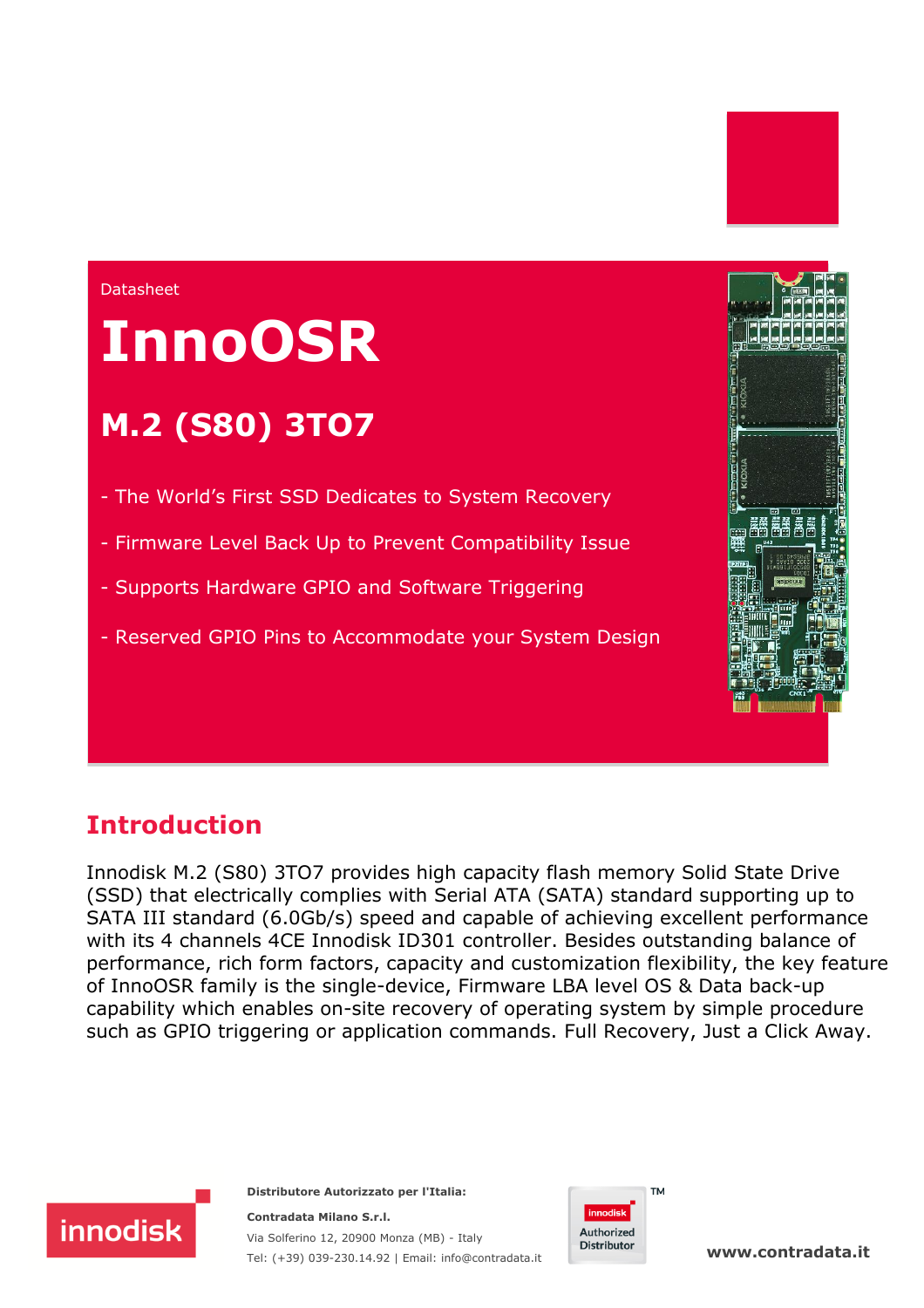# **Product Dimension**





| <b>Pin Header</b><br><b>Number</b> | <b>Pin Define</b>                                                       | <b>Installation for</b><br><b>Innodisk Demo Cable</b><br>(PN: 7W3000000920) | Rating        |
|------------------------------------|-------------------------------------------------------------------------|-----------------------------------------------------------------------------|---------------|
| 1                                  | Power                                                                   | <b>NA</b>                                                                   | $3.3V \pm 5%$ |
| 2                                  | GPIO Pin8, Output for<br><b>InnoOSR LED indication</b>                  | Blue cable 1                                                                | $3.3V + 5%$   |
| з                                  | <b>GND</b>                                                              | Red                                                                         | <b>NA</b>     |
| 4                                  | GPIO Pin13, Input for<br><b>InnoOSR Recovery Trigger,</b><br>Low active | Blue cable 2                                                                | $3.3V \pm 5%$ |



#### **Distributore Autorizzato per l'Italia:**

#### **Contradata Milano S.r.l.**



*Contact us for more information about the InnoOSR M.2 (S80) 3TO7.* Innodisk is a service-driven provider of industrial embedded flash and DRAM storage products and technologies, with a focus on the industrial/embedded, aerospace and defense, and cloud

computing industries.

© 2020 Innodisk Corporation. All right reserved. Specifications are subject to change without prior notice.

20210303



Via Solferino 12, 20900 Monza (MB) - Italy Tel: (+39) 039-230.14.92 | Email: [info@contradata.it](mailto:info@contradata.it)